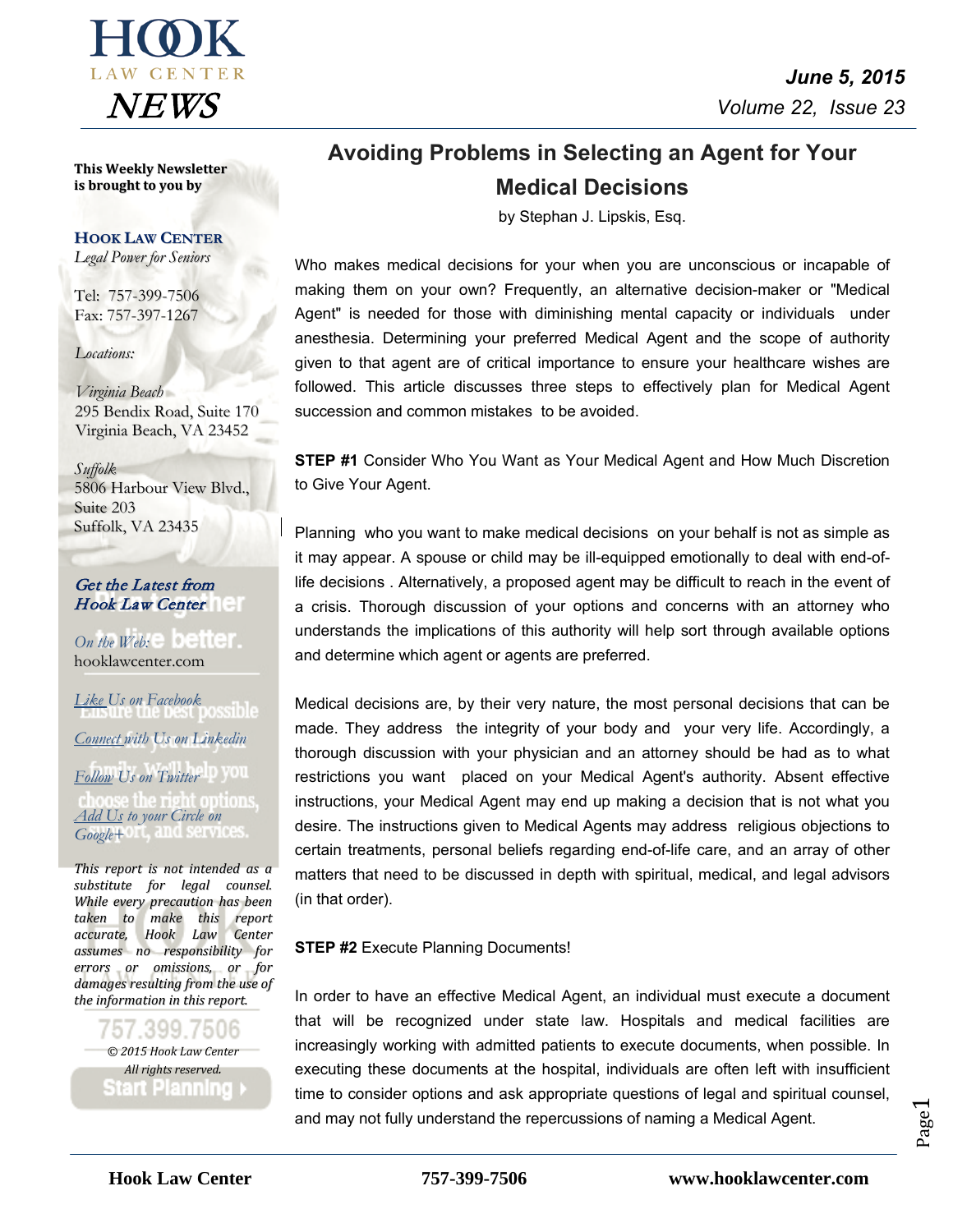

# **Avoiding Problems in Selecting an Agent for Your Medical Decisions (cont'd)**

Furthermore, the individual may feel pressured to name someone who is with them at the hospital rather than a more appropriate individual. Planning ahead and executing the documents removes mistakes that are made due to urgency and also prevents further procrastination.

An "Advance Medical Directive" is the preferred document for naming your Medical Agent, because it is a combination of two important documents, a "Living Will" and a "Healthcare Power of Attorney". The Living Will portion of the Advance Medical Directive gives specific direction as to care that should be made available or should be specifically withheld. These decisions are effective, even if your Medical Agent is not able to act. Accordingly, the Living Will portion directs medical professionals caring for the individual as well as the Medical Agent. The Healthcare Power of Attorney portion of the Advance Medical Directive names the Medical Agent (or Agents) empowered to make decisions under specified conditions and may even provide for standby Medical Agents, if the first choice is unavailable. Also, contact information is provided so that the medical staff can reach the individual's agent. The additional clarity provided by Advance Medical Directives allows for a Medical Agent to better understand the scope of their authority and prevents unnecessary delays in care or undesired treatments because treating medical staff know whom to contact.

### **STEP #3** Communicate Your Wishes

Occasionally, individuals mistake completing documents with completing their planning. An Advance Medical Directive should be discussed with the chosen agents and should always be recorded at your primary care physician's office and in the local hospital system. Modern technology allows for an individual's Advance Medical Directive to be accessed whenever and wherever it is needed, so long as it has been recorded in the appropriate registries. Registries are now even available to store Advance Medical Directives via smartphone app.

### **CONCLUSION**

Our office has recently seen complications arise from do-it-yourself Advance Medical Directives and those done at the hospital. While completing medical agency documents in those situations is not always the wrong choice, it sometimes can lead to unintended complications. Furthermore, the need for thorough thought in this type of planning requires not only time (which is unavailable in the hospital setting) but also expertise (which is unavailable in the do-it-yourself setting). Should you be concerned about whether your documents appointing your Medical Agent read as you believe them to, please contact our office to arrange a meeting to review your documents.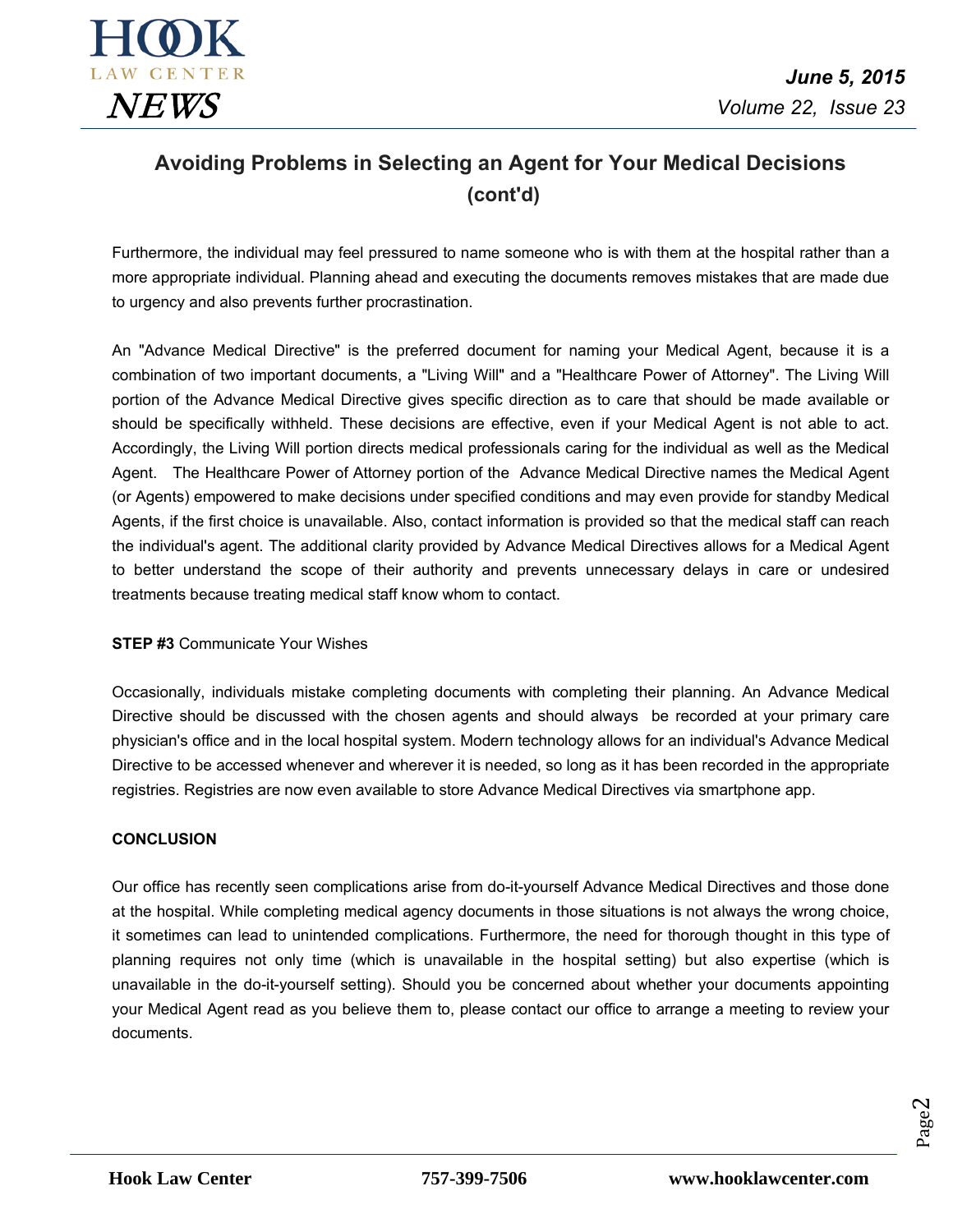



## **Behind The Scenes with Rescue Canines**

**Hook Law Center:** Kit Kat, what can you tell us about canine rescuers when they return home from an assignment?

**Kit Kat:** Well, these heroic dogs are much like other dogs. They live with their handler in a home, and they slip back into a normal life, unless they are in training or on a mission. One such dog is names Pryse, who lives in Lynchburg, VA with her handler, Ron Sanders. She is a 6-year old yellow Labrador retriever. Both are part of the Fairfax County (VA) urban search and rescue team. Their latest assignment was to help out after the Nepal earthquake which occurred on April 25 and killed more than 8,000 people. Pryse located a little boy who had been trapped under rubble for 5 days. When Pryse went back to the rubble after finding the boy, she did not find any other survivors.

Mr. Sanders keeps Pryse in top condition by regular training and providing a loving home. Often, she and Mr. Sanders practice their rescue skills at a training site on the grounds of an abandoned prison in Lorton, VA. Sanders says of Pryse, 'She's fast, she's agile, and she's doing what she was made to do. We want them to rely solely on their noses, but it takes a lot of training and discipline too. You have to set boundaries, get rid of distractions and develop a strong personal bond so the dog is always focused on you and the job.' Sanders became interested in training canines for rescue when a friend asked him to "babysit" one of the rescue dogs.

Back at home, Pryse lives with Sanders, his family, and 2 other dogs. Tomo is a 12-year old German Shepherd, who is now retired from rescue work. The other is named, Roxy, a 6-year old Belgian Malinois, who did not work out for search and rescue. She was too high strung. However, Sanders' gentle touch has helped her to calm down, and she is a wonderful pet. He says about the dogs, 'It becomes a way of life, and they become part of your family.'

(Pamela Constable, "After the earthquakes: Here's what the Nepal rescue dogs do when they're at home," The Washington Post, May 25, 2015)



# **Think You Know Estate Planning?**

Test Your Knowledge by taking the "Think You Know Estate Planning?" Quiz on our Facebook page!

www.facebook.com/hooklawcenter/app\_453767214687729